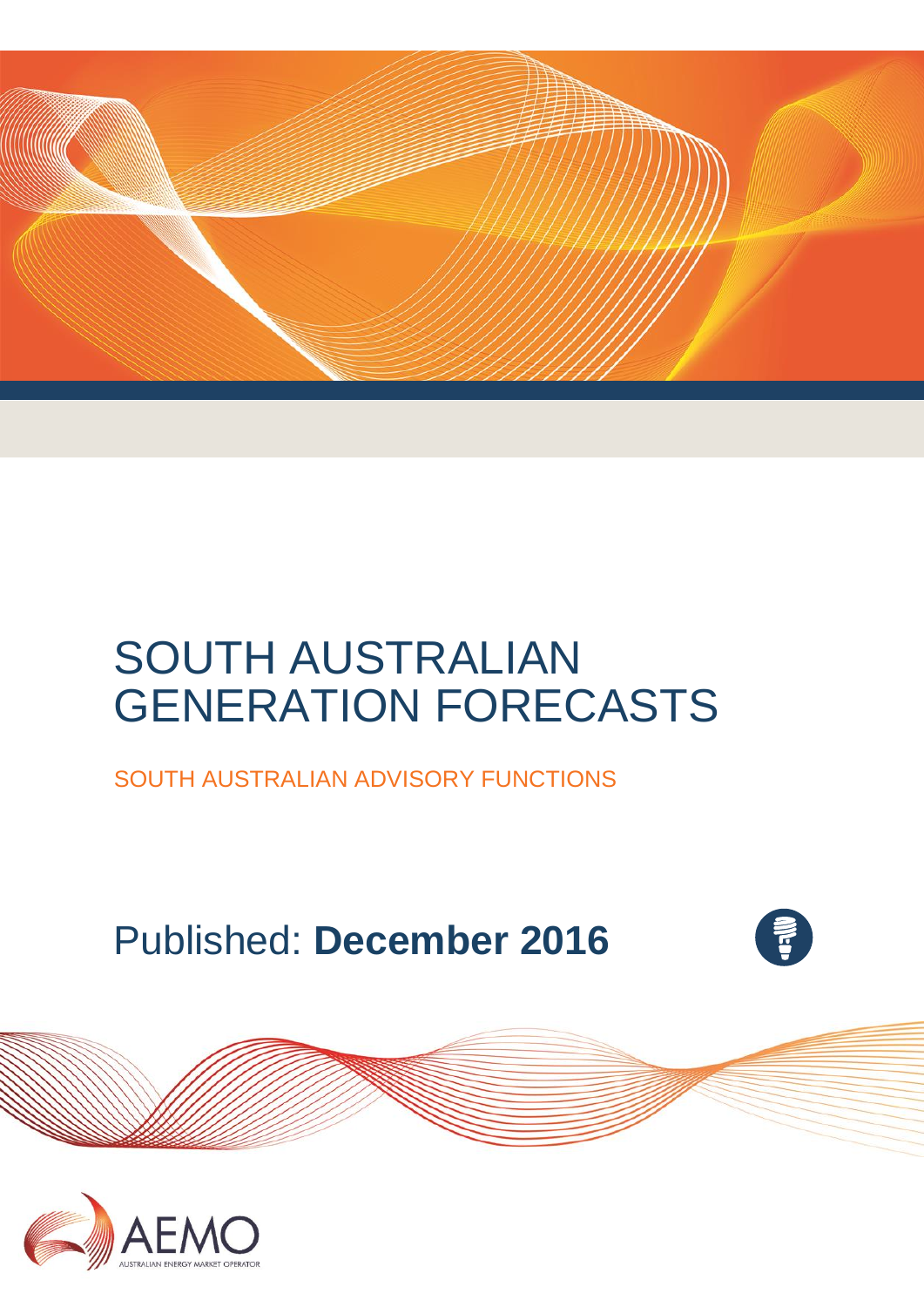

## IMPORTANT NOTICE

### **Purpose**

AEMO publishes this South Australian Generation Forecasts publication in accordance with its additional advisory functions under section 50B of the National Electricity Law. This publication is based on information available to AEMO as at 18 November 2016.

### **Disclaimer**

AEMO has made every effort to ensure the quality of the information in this publication but cannot guarantee that information, forecasts and assumptions are accurate, complete or appropriate for your circumstances. This publication does not include all of the information that an investor, participant or potential participant in the South Australian electricity market might require, and does not amount to a recommendation of any investment.

Anyone proposing to use the information in this publication (including information and reports from third parties) should independently verify and check its accuracy, completeness and suitability for purpose, and obtain independent and specific advice from appropriate experts.

Accordingly, to the maximum extent permitted by law, AEMO and its officers, employees and consultants involved in the preparation of this publication:

- make no representation or warranty, express or implied, as to the currency, accuracy, reliability or completeness of the information in this publication; and
- are not liable (whether by reason of negligence or otherwise) for any statements, opinions, information or other matters contained in or derived from this publication, or any omissions from it, or in respect of a person's use of the information in this publication.

### **Acknowledgement**

AEMO acknowledges the support, co-operation and contribution of participants in providing data and information used in this publication.

#### **Version control**



© 2016 Australian Energy Market Operator Limited. The material in this publication may be used in accordance with the [copyright permissions on AEMO's website.](http://aemo.com.au/Privacy_and_Legal_Notices/Copyright_Permissions_Notice)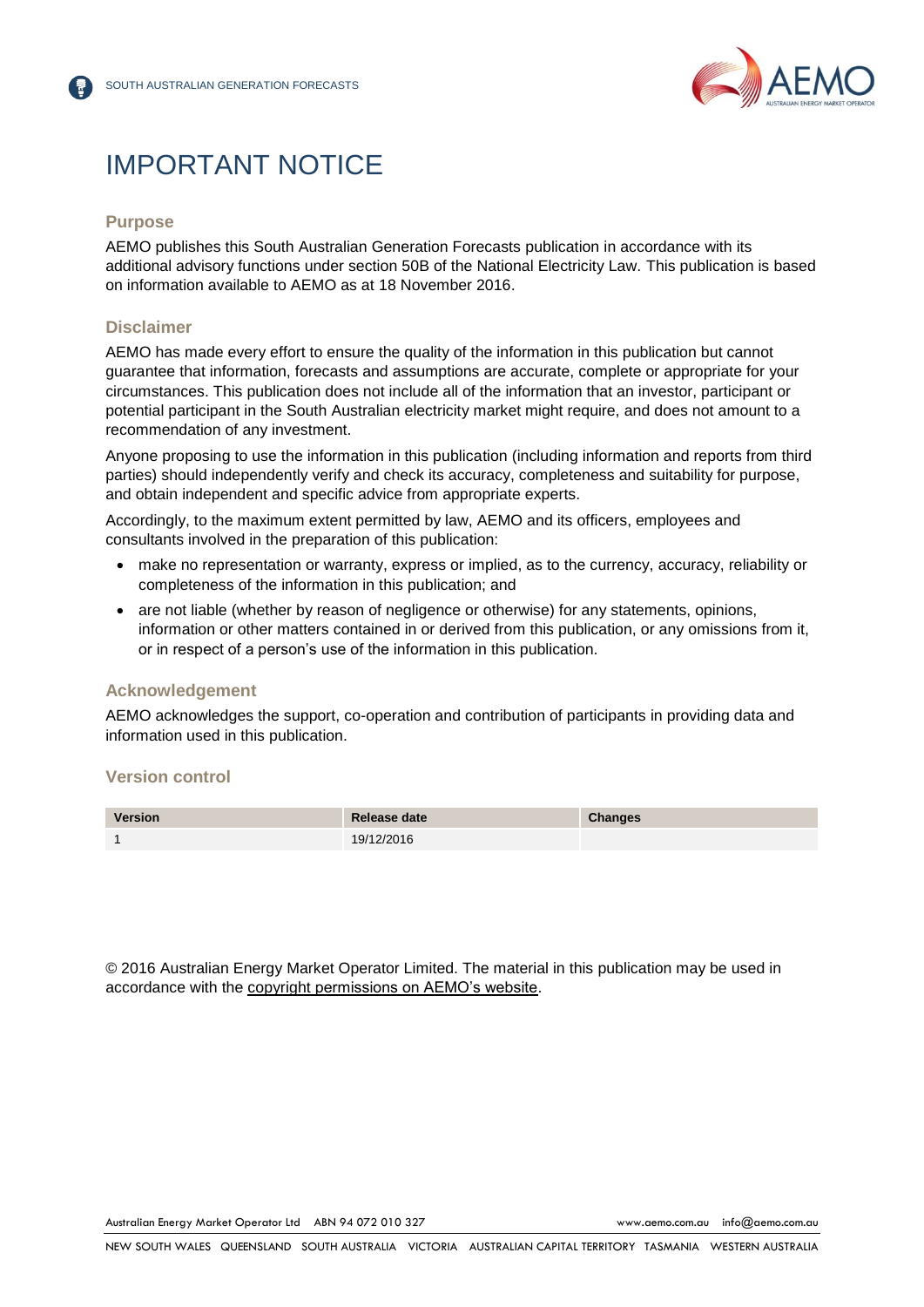

# **CONTENTS**

| 1.  | <b>INTRODUCTION</b>          | 4              |
|-----|------------------------------|----------------|
| 1.1 | Purpose and key insights     | $\overline{4}$ |
| 1.2 | <b>Background</b>            | $\overline{4}$ |
|     |                              |                |
| 2.  | <b>ELECTRICITY FORECASTS</b> | 6              |
| 2.1 | Forecast energy supply mix   | 6              |

# TABLES

|  |  | Table 1 Forecast annual energy supply mix (GWh) |  |
|--|--|-------------------------------------------------|--|
|--|--|-------------------------------------------------|--|

# **FIGURES**

| Figure 1 South Australian forecast energy generation by fuel source (Neutral economic |   |  |  |  |  |
|---------------------------------------------------------------------------------------|---|--|--|--|--|
| growth scenario)                                                                      | 8 |  |  |  |  |
| Figure 2 Summer – South Australian supply mix and net interconnector flow             | 9 |  |  |  |  |
| Figure 3 Winter - South Australian supply mix and net interconnector flow             | 9 |  |  |  |  |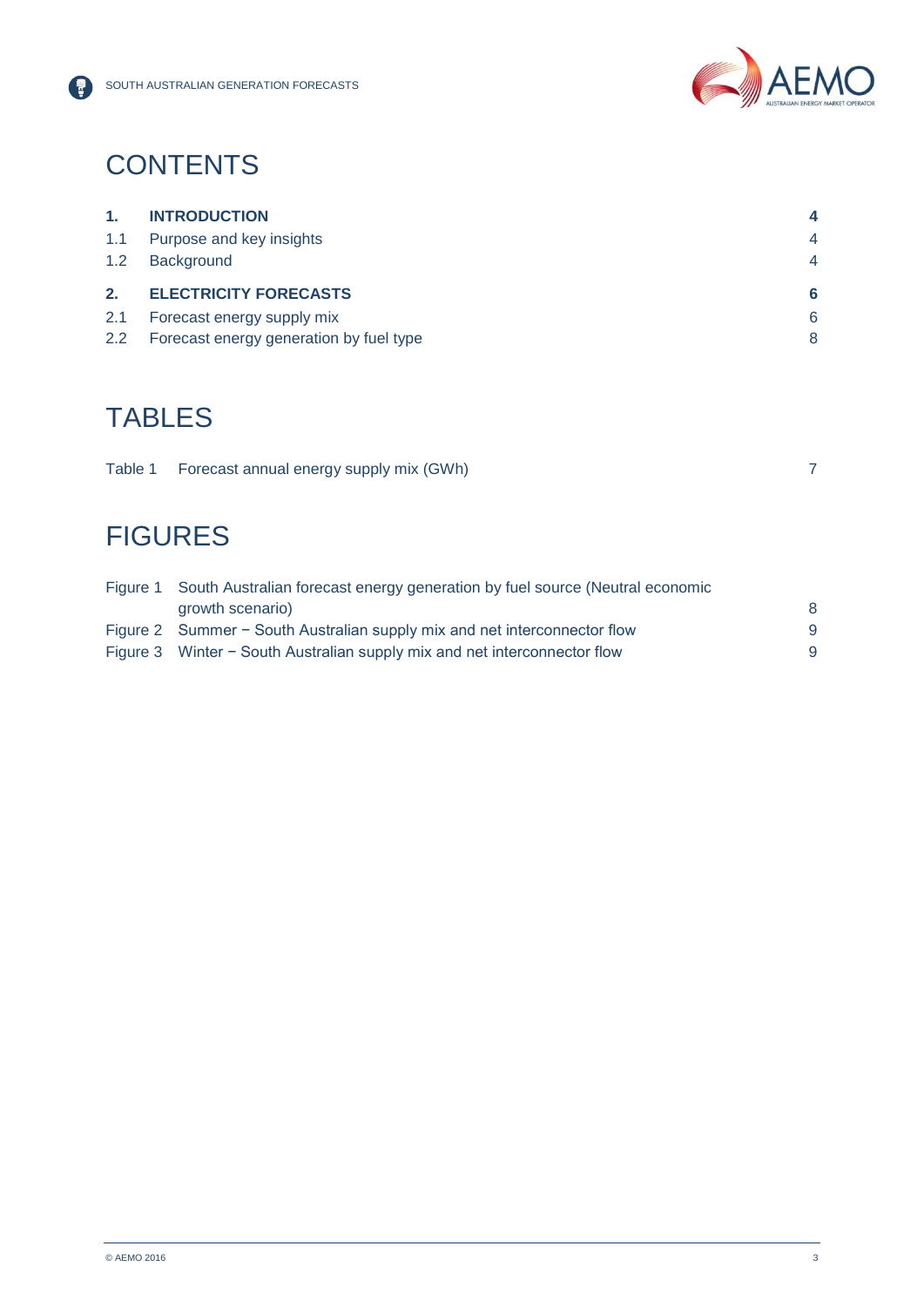

## <span id="page-3-0"></span>1. INTRODUCTION

### <span id="page-3-1"></span>**1.1 Purpose and key insights**

The purpose of this publication is to provide forecasts of the potential future electricity generation mix in South Australia, over the next ten years.

The projections are based on analysis conducted in the Neutral scenario Base Case for the 2016 *National Transmission Network Development Plan* (2016 NTNDP). <sup>1</sup> Further, the recently announced closure of Hazelwood Power Station has been included from end of March 2017, and Pelican Point Power Station has been assumed to return to full service as a market response.<sup>2</sup> No demand reduction in response to higher projected electricity prices has been modelled.

The key insights based on these assumptions are:

- Wind generation is projected to approximately double in South Australia in the next five years, facilitated by the Large-scale Renewable Energy Target (LRET).
- The generation mix in South Australia is projected to be mostly wind generation and gas-powered generation (GPG). By 2025−26, up to 65% of South Australia's generation is projected to be sourced from wind farms, 21% from GPG, and 13% from rooftop photovoltaic (PV).
- South Australia may become a net energy exporter once the Hazelwood Power Station retires, reversing the historic trend.

### <span id="page-3-2"></span>**1.2 Background**

### **Changes to generation supply**

South Australia's electricity landscape has been through major changes in recent times with the withdrawal of inertia-providing coal and gas generators, commissioning of additional wind farms, continuing growth of rooftop PV, and interconnector upgrades.<sup>3</sup> South Australia, and the NEM in general, will continue to see a transformation of the generation mix to meet Australia's state and federal emissions reduction targets, and to meet an increased need for system support services such as frequency and voltage support.

### **Impact of government policies**

This South Australian generation forecast considers government carbon abatement policies that are likely to impact the supply mix in the region.

The Australian Government's LRET incentivises renewable generation across the NEM, and as South Australia has good quality wind resources and the largest installed capacity of wind farms in the NEM, it is expected to contribute notably to the achievement of the LRET.

The LRET incentive impact in South Australia may be lessened by the introduction of the Victorian Renewable Energy Target (VRET). This is because, up to 2020, renewable energy built in Victoria may qualify for both the LRET and the VRET.

In the modelling presented in this report, AEMO has assumed that Australia's commitment to the 21<sup>st</sup> Conference of Parties agreement in Paris, France in December 2015 (COP21), will be met. Australia's COP21 commitment is to reduce carbon emissions by 26% to 28% below 2005 levels by 2030. For

l

<sup>1</sup> AEMO. 2016 *National Transmission Network Development Plan*, December 2016. Available at[: http://www.aemo.com.au/Electricity/National-](http://www.aemo.com.au/Electricity/National-Electricity-Market-NEM/Planning-and-forecasting/National-Transmission-Network-Development-Plan)[Electricity-Market-NEM/Planning-and-forecasting/National-Transmission-Network-Development-Plan.](http://www.aemo.com.au/Electricity/National-Electricity-Market-NEM/Planning-and-forecasting/National-Transmission-Network-Development-Plan)

<sup>&</sup>lt;sup>2</sup> There are a number of possible market responses; AEMO for this report modelled Pelican Point, as it is most relevant to South Australia. <sup>3</sup> For more information on recent developments and proposed projects for South Australia's supply mix, refer to Chapter 3 of the 2016 *South* 

*Australian Electricity Report* (SAER), August 2016, available at[: http://www.aemo.com.au/Electricity/National-Electricity-Market-NEM/Planning](http://www.aemo.com.au/Electricity/National-Electricity-Market-NEM/Planning-and-forecasting/South-Australian-Advisory-Functions)[and-forecasting/South-Australian-Advisory-Functions.](http://www.aemo.com.au/Electricity/National-Electricity-Market-NEM/Planning-and-forecasting/South-Australian-Advisory-Functions)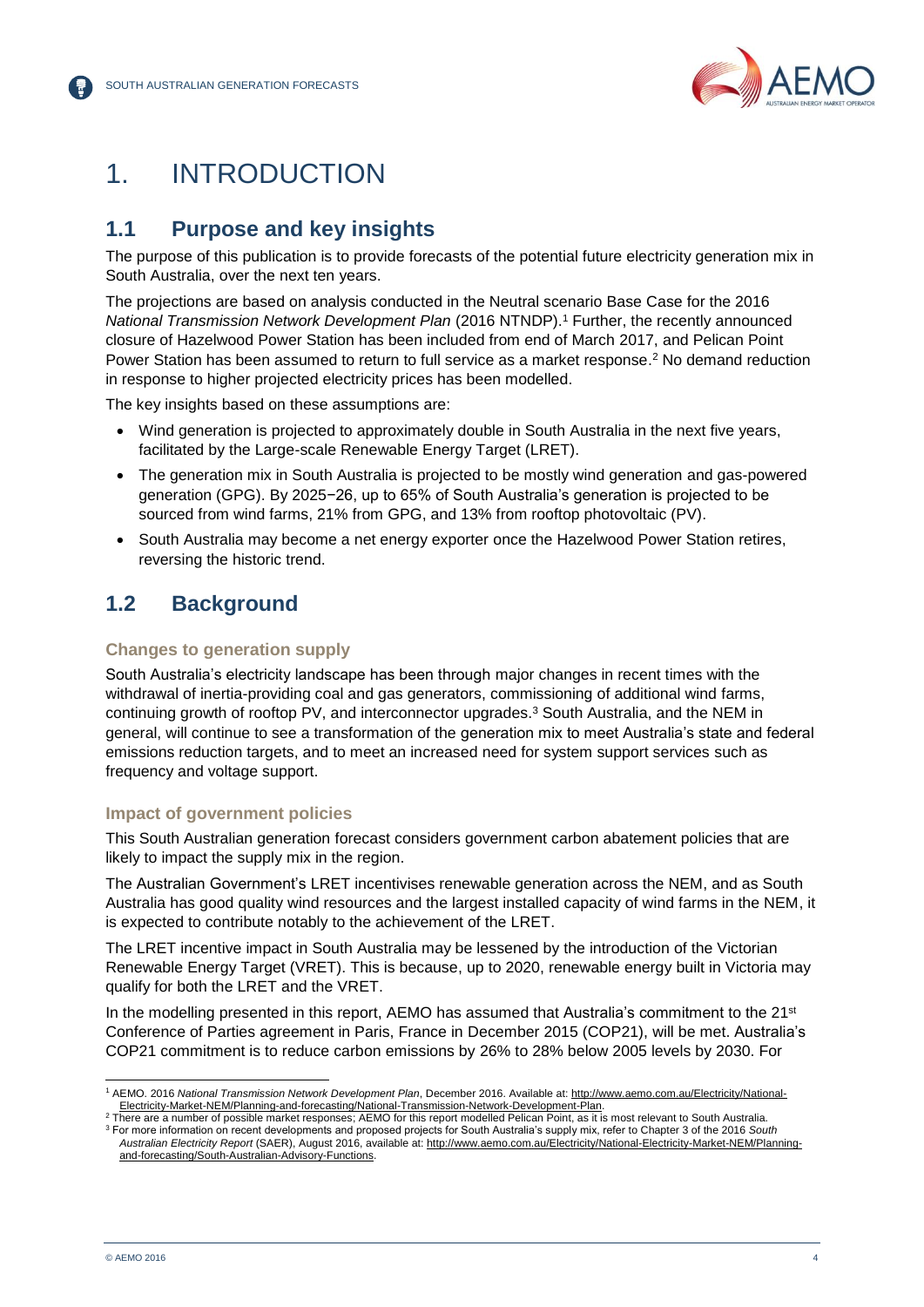

energy sector modelling, the Council of Australian Governments (COAG) Energy Council has agreed that the contribution of the electricity sector should be consistent with national emission reduction targets. COAG has stated that a 28% reduction from 2005 levels by 2030 is an appropriate constraint for AEMO to use in its ongoing forecasting and planning processes.

Meeting the COP21 commitment is likely to require both generation withdrawals and investment in low-emission generation capacity. AEMO's modelling assumes Australia's emissions from the electricity sector will decrease significantly, as heavy carbon emitters are expected to reduce generation and be replaced by GPG or renewable energy technologies.

### **Changes to reporting**

The topics covered by this publication previously appeared in the annual *South Australian Electricity Report* (SAER) and *South Australian Electricity Market Economic Trends Report* (SAEMETR).<sup>4</sup> From 2016, the SAEMETR is no longer published, and its content is split into other South Australian Advisory Function (SAAF) reports.

This year's electricity generation mix forecast is taken from the 2016 NTNDP. The 2016 NTNDP considers potential new developments over the next 20 years in response to projected supply shortfalls and other carbon abatement policy objectives. Furthermore, it includes a game-theoretic Nash-Cournot bidding approach to estimate likely generation by fuel type and system inertia.

For these reasons, AEMO believes that the 2016 NTNDP is more appropriate for producing a generation mix forecast than the National Electricity Market *Electricity Statement of Opportunities* (NEM ESOO)<sup>5</sup> , which primarily serves to provide information on supply adequacy based on current and committed generation capacity announcements only.

### **Modelling assumptions**

The results presented in this report assume that, over the next ten years $6$ :

- There are no changes to existing transmission network infrastructure in South Australia (based on the NTNDP's Base Case). The 2016 NTNDP also explored possible benefits of increased interconnection with other NEM regions enabling more renewable energy development within South Australia than projected in this report.
- There will be available gas supply for GPG. AEMO will analyse the impact of potential GPG growth on supply in the 2017 *Gas Statement of Opportunities* and 2017 *Victorian Gas Planning Report*.
- Pelican Point will return to full service after the retirement of Hazelwood. Engie has informed AEMO that the power station is capable of returning to full output within three months, but has provided no indication that it intends to do so. Alternate market responses in other regions would lead to lower regional GPG forecasts and interconnector exports from South Australia than forecast in this report.
- The expected Rate of Change of Frequency (RoCoF) of the South Australian power system, in relation to the non-credible double circuit trip of the Heywood Interconnector, continues to be maintained at or below 3 Hz per second in accordance with regulation 88A of the *Electricity (General) Regulations 2012* (Provision of limit advice).
- A sufficient number of GPG units are online at all times to ensure fault levels remain at or above the minimum necessary to maintain power system security.<sup>7</sup>

l <sup>4</sup> AEMO. *South Australian Electricity Report* and *South Australian Electricity Market Economic Trends Report*. Available at: [http://www.aemo.com.au/Electricity/National-Electricity-Market-NEM/Planning-and-forecasting/South-Australian-Advisory-Functions.](http://www.aemo.com.au/Electricity/National-Electricity-Market-NEM/Planning-and-forecasting/South-Australian-Advisory-Functions)

<sup>5</sup> AEMO. 2016 National Electricity Market *Electricity Statement of Opportunities*, August 2016. Available at:

[http://www.aemo.com.au/Electricity/National-Electricity-Market-NEM/Planning-and-forecasting/NEM-Electricity-Statement-of-Opportunities.](http://www.aemo.com.au/Electricity/National-Electricity-Market-NEM/Planning-and-forecasting/NEM-Electricity-Statement-of-Opportunities) <sup>6</sup> For further modelling assumptions, refer to *Market Modelling Methodology and Input Assumptions* and *2016 NTNDP Methodology and Input Assumptions*, December 2016. Available at: [http://www.aemo.com.au/Electricity/National-Electricity-Market-NEM/Planning-and](http://www.aemo.com.au/Electricity/National-Electricity-Market-NEM/Planning-and-forecasting/National-Transmission-Network-Development-Plan/NTNDP-database)[forecasting/National-Transmission-Network-Development-Plan/NTNDP-database](http://www.aemo.com.au/Electricity/National-Electricity-Market-NEM/Planning-and-forecasting/National-Transmission-Network-Development-Plan/NTNDP-database)

<sup>7</sup> Refer to AEMO Electricity Market Notice 56089, 2 December 2016. Available at: [https://www.aemo.com.au/Market-Notices.](https://www.aemo.com.au/Market-Notices)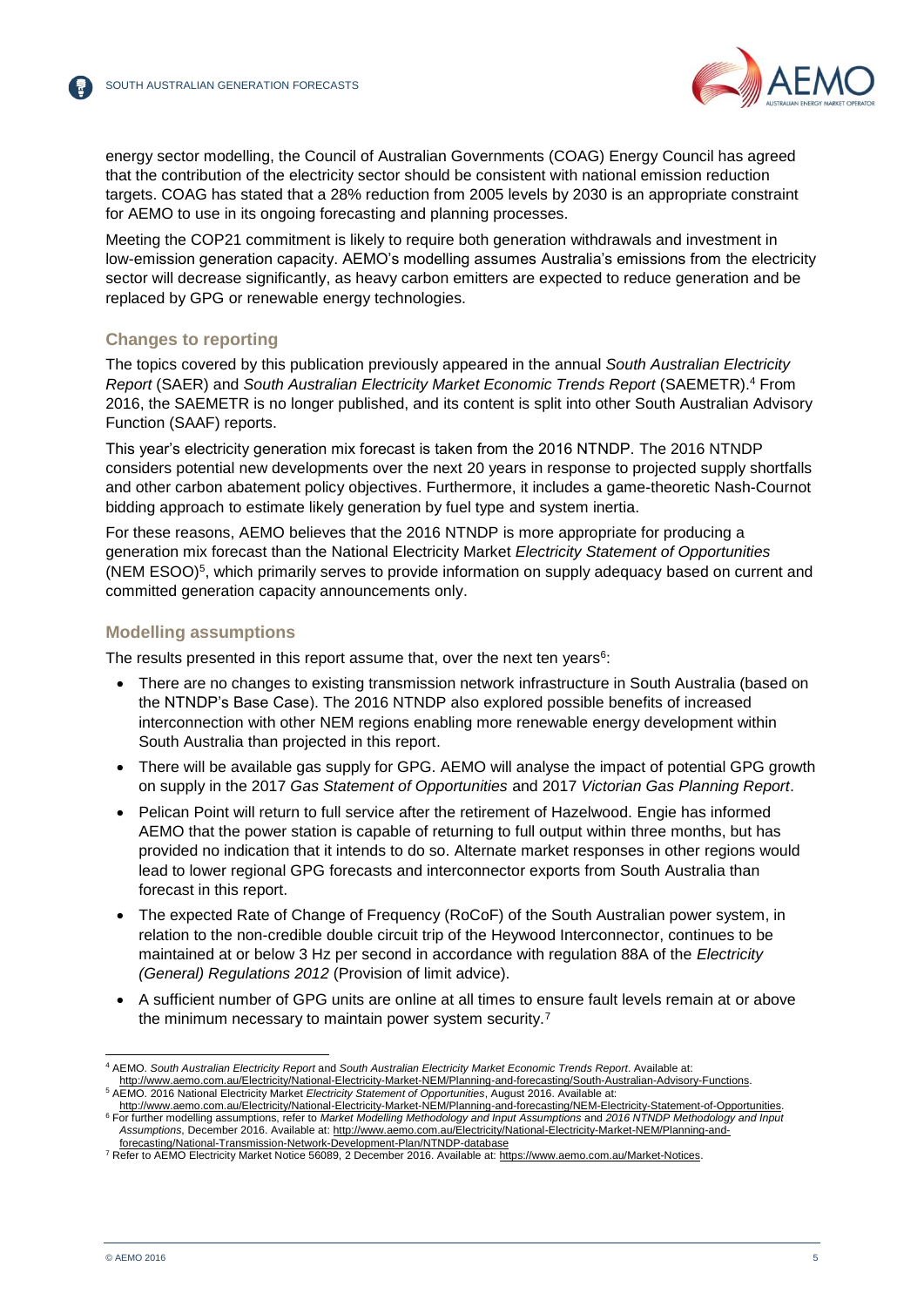

# <span id="page-5-0"></span>2. ELECTRICITY FORECASTS

### <span id="page-5-1"></span>**2.1 Forecast energy supply mix**

AEMO's 2016 *National Electricity Forecast Report* (NEFR) <sup>8</sup> modelled three different outlooks for South Australian electricity consumption, based on forecast Weak, Neutral, and Strong economic activity. The generation forecast in this publication is based on meeting demand under the Neutral economic growth scenario. 9

Table 1 shows South Australian projected generation and net interconnector flow<sup>10</sup> estimates under both the Neutral and Weak scenarios. The Neutral scenario is considered the most likely.

Key supply observations for the Neutral economic growth scenario are:

- The generation mix in South Australia is projected to be mostly GPG and wind generation. By the end of the forecast period, wind is projected to account for approximately 65% of generation and GPG approximately 21%.
- With the announced retirement of Hazelwood from end of March 2017, South Australia is projected to rely less on imports from Victoria and instead generate more locally. Consequently, scheduled South Australian generation (predominantly GPG) is projected to increase initially, but slowly taper off from 2018–19 as new wind generation is built in South Australia.
- Rooftop PV generation is forecast to approximately double over the outlook period to 2,015 GWh by 2025–26.
- Small non-scheduled generation (SNSG) is forecast to increase over the modelling horizon, due to growth in non-scheduled solar PV larger than 100 kW.
- South Australia is expected to be a net energy exporter from July 2017 onwards, reversing the historic trend. This is due to less projected surplus supply in Victoria after the Hazelwood Power Station retires, and the forecast increase in new wind generation in South Australia from 2018–19.

The Weak economic growth scenario is taken from modelling for AEMO's 2016 *National Gas Forecasting Report*<sup>11</sup>, and also includes the Hazelwood retirement from the end of March 2017 and a return to full service of Pelican Point.

Comparing the Weak economic growth scenario to the Neutral, it can be seen that:

- The generation mix in South Australia is still projected to be mostly GPG and wind generation. However, by the end of the forecast period, wind is projected to account for approximately 55% of generation and GPG approximately 31%.
- Wind generation is lower from 2018–19 onwards, due to fewer wind farms forecast to be built in South Australia under this scenario.
- SNSG and rooftop PV generation is lower, in line with less forecast growth in rooftop PV and non-scheduled solar PV larger than 100 kW.
- Scheduled generation and interconnector exports are generally lower
- Interconnector imports and net interconnector flows are generally higher; with South Australia becoming a net exporter from 2020–21.

l <sup>8</sup> AEMO. 2016 *National Electricity Forecast Report,* June 2016*.* Available at: [http://www.aemo.com.au/Electricity/National-Electricity-Market-](http://www.aemo.com.au/Electricity/National-Electricity-Market-NEM/Planning-and-forecasting/National-Electricity-Forecasting-Report)[NEM/Planning-and-forecasting/National-Electricity-Forecasting-Report.](http://www.aemo.com.au/Electricity/National-Electricity-Market-NEM/Planning-and-forecasting/National-Electricity-Forecasting-Report)

<sup>9</sup> More details of the 2016 NEFR forecasts for South Australia can be found in Chapter 2 of the 2016 SAER.

<sup>&</sup>lt;sup>10</sup> Interconnector results in this report are net energy flows over a period of time, and do not highlight any periods of extreme import or extreme export.

<sup>11</sup> AEMO. 2016 *National Gas Forecasting Report*, December 2016. Available at[: http://www.aemo.com.au/Gas/National-planning-and](http://www.aemo.com.au/Gas/National-planning-and-forecasting/National-Gas-Forecasting-Report)[forecasting/National-Gas-Forecasting-Report.](http://www.aemo.com.au/Gas/National-planning-and-forecasting/National-Gas-Forecasting-Report)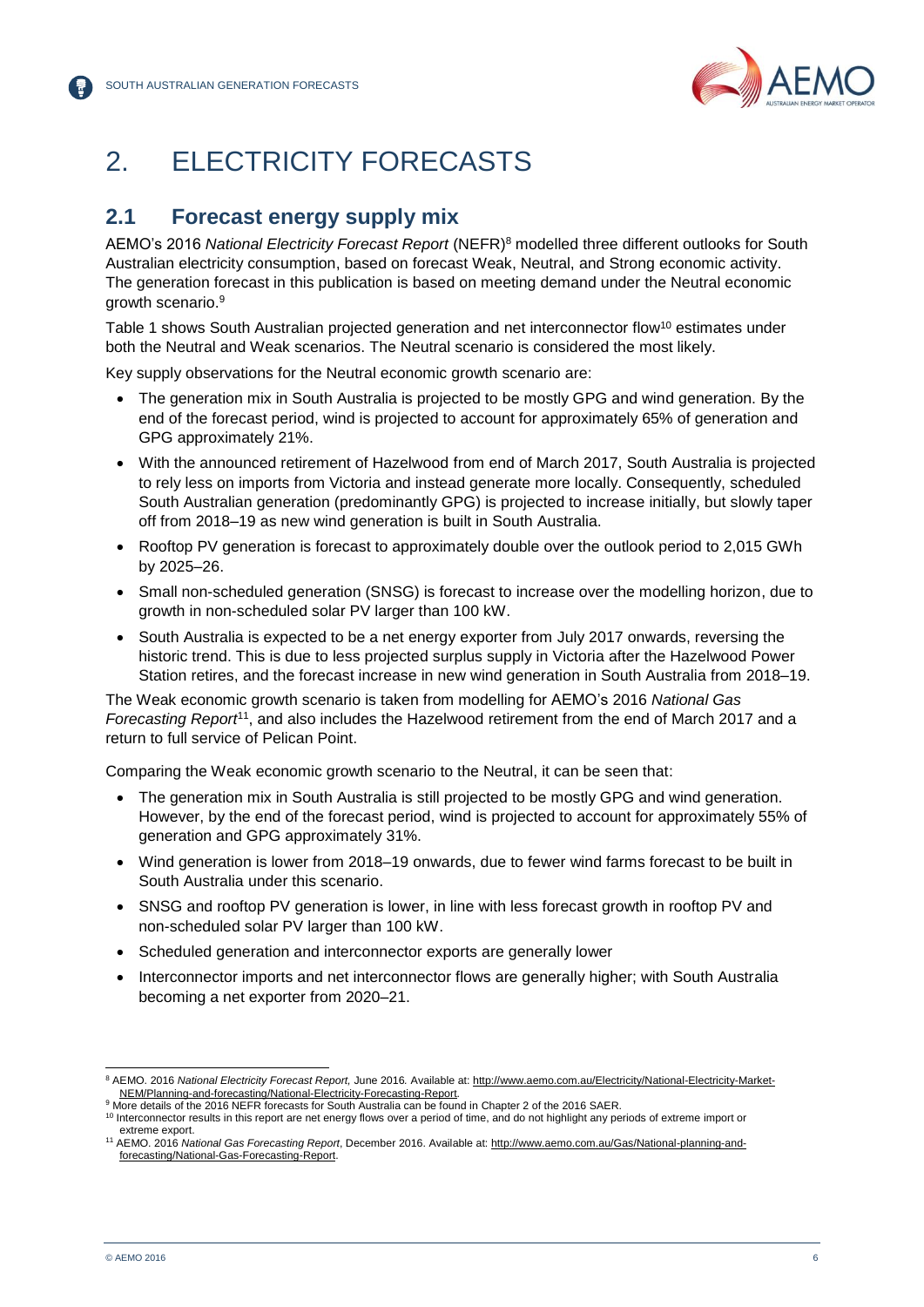

|                                  |               |             | South Australia generation |               |                               |                                                   | <b>Interconnector flows</b>                       |                                                                   |
|----------------------------------|---------------|-------------|----------------------------|---------------|-------------------------------|---------------------------------------------------|---------------------------------------------------|-------------------------------------------------------------------|
| <b>Financial year</b>            | Wind (SS, NS) | <b>SNSG</b> | Rooftop PV                 | Scheduled (S) | <b>Total generation</b>       | South Australia)<br><b>Wictoria to</b><br>Imports | South Australia to<br><b>Exports</b><br>Victoria) | (positive = imports,<br>= exports)<br>Net interchange<br>negative |
| 2015-16 (actual)                 | 4,322         | 52          | 938                        | 7,147         | 12,459                        | 2,227                                             | 286                                               | 1,941                                                             |
|                                  |               |             |                            |               | Weak economic growth scenario |                                                   |                                                   |                                                                   |
| $2016 - 17$                      | 5,194         | 57          | 953                        | 4,553         | 10,757                        | 3,226                                             | 469                                               | 2,757                                                             |
| $2017 - 18$                      | 5,286         | 60          | 1,019                      | 5,126         | 11,491                        | 2,293                                             | 498                                               | 1,795                                                             |
| $2018 - 19$                      | 5,618         | 65          | 1,088                      | 3,833         | 10,604                        | 3,089                                             | 528                                               | 2,560                                                             |
| $2019 - 20$                      | 7,237         | 75          | 1,170                      | 3,248         | 11,730                        | 2,230                                             | 1,385                                             | 845                                                               |
| $2020 - 21$                      | 7,223         | 78          | 1,268                      | 4,126         | 12,695                        | 1,471                                             | 1,531                                             | $-60$                                                             |
| $2021 - 22$                      | 7,213         | 85          | 1,369                      | 4,242         | 12,909                        | 1,355                                             | 1,611                                             | $-256$                                                            |
| $2022 - 23$                      | 7,168         | 91          | 1,469                      | 4,605         | 13,333                        | 1,051                                             | 1,745                                             | $-694$                                                            |
| $2023 - 24$                      | 7,144         | 98          | 1,565                      | 4,334         | 13,141                        | 1,183                                             | 1,676                                             | $-493$                                                            |
| $2024 - 25$                      | 7,217         | 102         | 1,660                      | 4,111         | 13,090                        | 1,243                                             | 1,693                                             | $-450$                                                            |
| $2025 - 26$                      | 7,209         | 107         | 1,749                      | 4,035         | 13,100                        | 1,237                                             | 1,726                                             | $-490$                                                            |
| Neutral economic growth scenario |               |             |                            |               |                               |                                                   |                                                   |                                                                   |
| $2016 - 17$                      | 5,041         | 54          | 976                        | 6,469         | 12,540                        | 1,994                                             | 371                                               | 1,623                                                             |
| $2017 - 18$                      | 5,239         | 61          | 1,060                      | 8,422         | 14,782                        | 539                                               | 1,160                                             | 621                                                               |
| $2018 - 19$                      | 8,497         | 70          | 1,155                      | 6,301         | 16,023                        | 490                                               | 2,299                                             | $-1,809$                                                          |
| $2019 - 20$                      | 9,329         | 90          | 1,263                      | 5,055         | 15,737                        | 903                                               | 2,343                                             | $-1,440$                                                          |
| $2020 - 21$                      | 9,996         | 96          | 1,384                      | 4,888         | 16,364                        | 818                                               | 2,726                                             | $-1,908$                                                          |
| $2021 - 22$                      | 9,986         | 110         | 1,512                      | 4,869         | 16,477                        | 795                                               | 2,767                                             | $-1,972$                                                          |
| $2022 - 23$                      | 9,956         | 122         | 1,641                      | 5,248         | 16,967                        | 631                                               | 3,015                                             | $-2,384$                                                          |
| $2023 - 24$                      | 10,006        | 136         | 1,770                      | 4,603         | 16,515                        | 950                                               | 2,827                                             | $-1,877$                                                          |
| $2024 - 25$                      | 9,911         | 145         | 1,895                      | 3,640         | 15,592                        | 1,536                                             | 2,438                                             | 901                                                               |
| $2025 - 26$                      | 9,932         | 155         | 2,015                      | 3,227         | 15,330                        | 1,716                                             | 2,294                                             | 578                                                               |

#### <span id="page-6-0"></span>**Table 1 Forecast annual energy supply mix (GWh)**

In this table:

SS stands for Semi-scheduled, NS for Non-scheduled, S for Scheduled, and SNSG for small non-scheduled generation (SNSG are

non-scheduled generating units typically less than 30 MW).

• Rooftop PV estimates are based on the 2016 NEFR forecasts. The forecast methodology is available at

[http://www.aemo.com.au/Electricity/National-Electricity-Market-NEM/Planning-and-forecasting/National-Electricity-Forecasting-Report.](http://www.aemo.com.au/Electricity/National-Electricity-Market-NEM/Planning-and-forecasting/National-Electricity-Forecasting-Report) 2015–16 actual data additionally includes the following notes:

- Wind generation includes generation that occurred during commissioning of the site.

- Scheduled includes Angaston power station, including periods when it was registered as non-scheduled.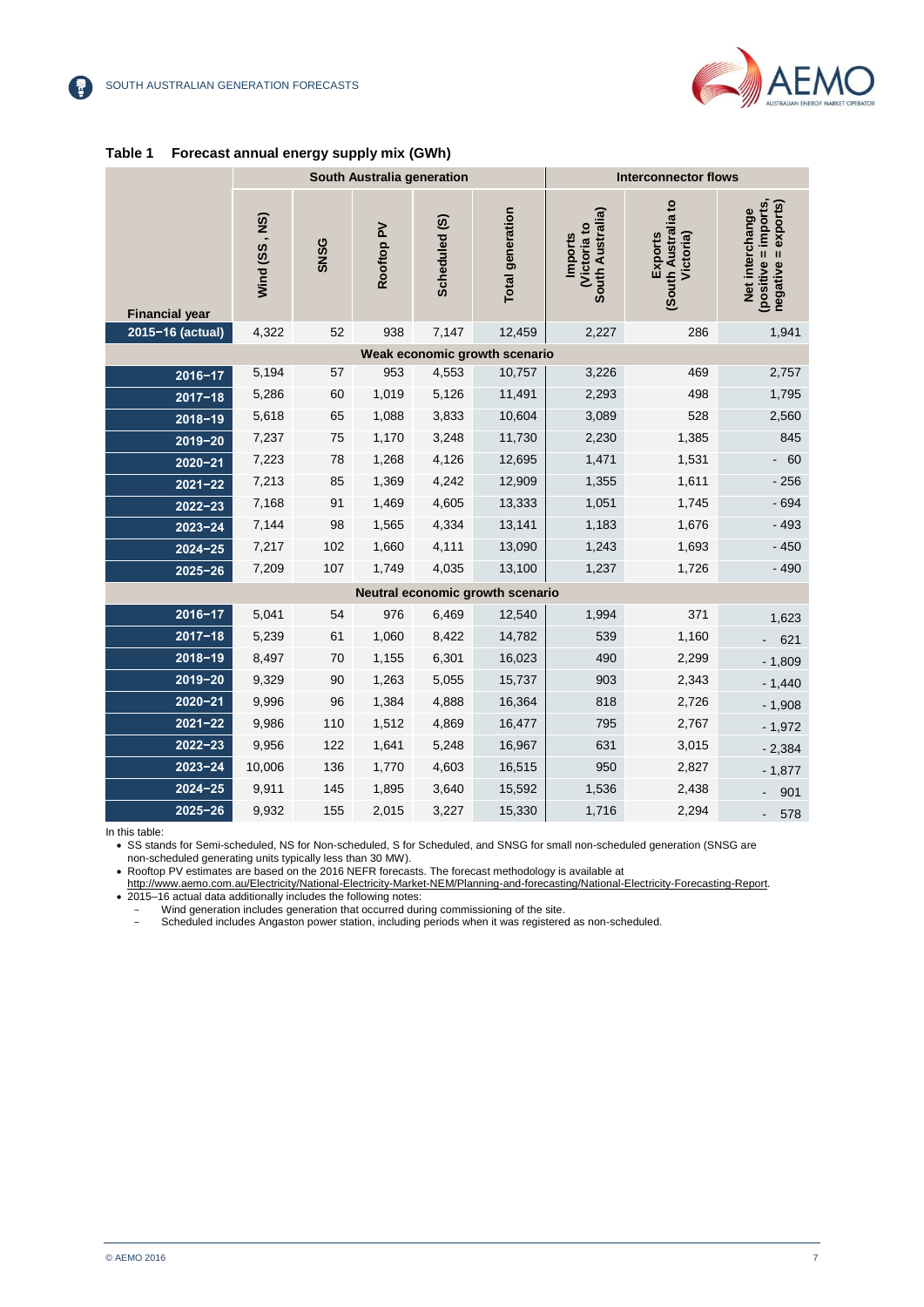

### <span id="page-7-0"></span>**2.2 Forecast energy generation by fuel type**

The figures below present more granular analysis of observed trends in the Neutral economic growth scenario. Figure 1 shows generation by fuel source each month. Seasonal analysis of the data is shown in Figure 2 and Figure 3, which present the summer (defined as 1 November to 31 March) and winter (defined as 1 June to 31 August) forecasts for gas, wind, liquid fuel, rooftop PV generation, and the net interconnector flow.<sup>12</sup>



<span id="page-7-1"></span>**Figure 1 South Australian forecast energy generation by fuel source (Neutral economic growth scenario)**

Note: Net Interconnector Imports are shown above the x-axis (0 GWh line) and Net Interconnector Exports are shown below the x-axis.

### Figure 1, Figure 2, and Figure 3 show:

- With the withdrawal of Hazelwood Power Station in Victoria, GPG is projected to increase from 2016–17 to 2017–18. GPG's market share is projected to trend downward from then until the end of the modelling horizon, due to the projected increase in wind farm installations from 2018–19.
- With a lot of interest to build renewable generation in the region<sup>13</sup> incentivised by the LRET and Australia's commitment to the COP21 agreement, wind generation is forecast to approximately double between 2016–17 and 2020–21. It is projected to remain relatively flat from then on, as the LRET is forecast to have already been met by 2020.
- A reversal of interconnector net flow is forecast following the announced retirement of Hazelwood Power Station in April 2017.

l  $12$  Minor differences between the rooftop PV data in these figures and in the 2016 NEFR are due to variations in the treatment of rooftop PV in the 2016 NTNDP modelling.

<sup>13</sup> For details of publically announced and committed renewable generation projects in South Australia, refer to Section 1.4 of the 2016 *South Australian Renewable Energy Report*, December 2016. Available at: [http://www.aemo.com.au/Electricity/National-Electricity-Market-](http://www.aemo.com.au/Electricity/National-Electricity-Market-NEM/Planning-and-forecasting/South-Australian-Advisory-Functions)[NEM/Planning-and-forecasting/South-Australian-Advisory-Functions.](http://www.aemo.com.au/Electricity/National-Electricity-Market-NEM/Planning-and-forecasting/South-Australian-Advisory-Functions)